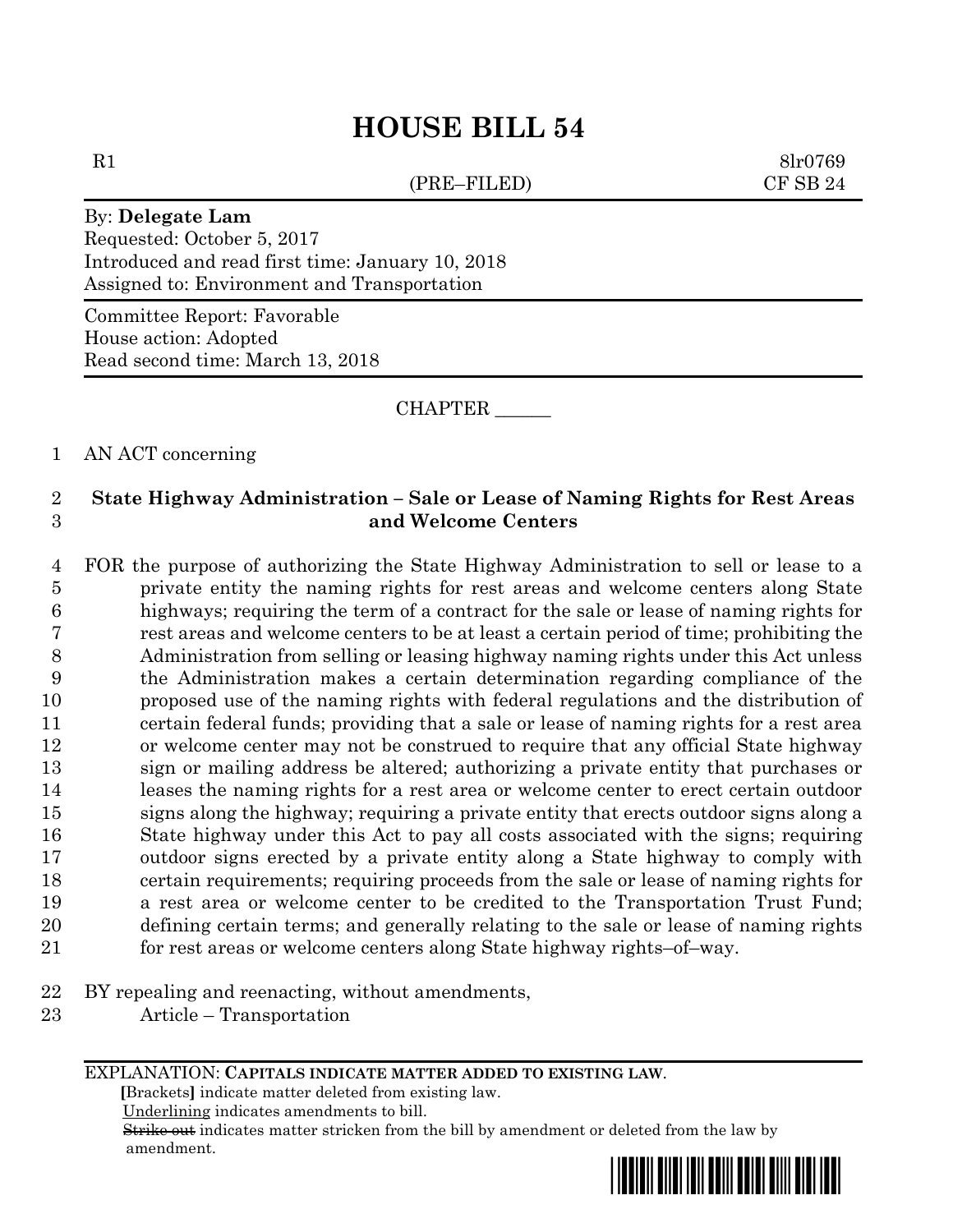## **HOUSE BILL 54**

| $\mathbf 1$<br>$\overline{2}$<br>3       | Section $8-204(h)$<br>Annotated Code of Maryland<br>(2015 Replacement Volume and 2017 Supplement)                                                                                                                                                                             |
|------------------------------------------|-------------------------------------------------------------------------------------------------------------------------------------------------------------------------------------------------------------------------------------------------------------------------------|
| $\overline{4}$<br>$\bf 5$<br>6<br>7<br>8 | BY adding to<br>Article – Transportation<br>Section 8-208<br>Annotated Code of Maryland<br>(2015 Replacement Volume and 2017 Supplement)                                                                                                                                      |
| 9<br>10                                  | SECTION 1. BE IT ENACTED BY THE GENERAL ASSEMBLY OF MARYLAND,<br>That the Laws of Maryland read as follows:                                                                                                                                                                   |
| 11                                       | <b>Article - Transportation</b>                                                                                                                                                                                                                                               |
| 12                                       | $8 - 204.$                                                                                                                                                                                                                                                                    |
| 13<br>14<br>15                           | By rules or regulations consistent with the safety and welfare of the traveling<br>(h)<br>public, the Administration may govern the control and use of rest areas, scenic overlooks,<br>roadside picnic areas, and other public use areas within State highway rights-of-way. |
| 16                                       | $8 - 208.$                                                                                                                                                                                                                                                                    |
| 17<br>18                                 | (A)<br>(1)<br>IN THIS SECTION THE FOLLOWING WORDS HAVE THE MEANINGS<br>INDICATED.                                                                                                                                                                                             |
| 19                                       | "ERECT" HAS THE MEANING STATED IN § 8-701 OF THIS TITLE.<br>(2)                                                                                                                                                                                                               |
| 20<br>21                                 | "OUTDOOR SIGN" HAS THE MEANING STATED IN § 8-701 OF THIS<br>(3)<br>TITLE.                                                                                                                                                                                                     |
| 22<br>23<br>24<br>25                     | "PRIVATE ENTITY" INCLUDES AN INDIVIDUAL, A CORPORATION, A<br>(4)<br>GENERAL OR LIMITED PARTNERSHIP, A LIMITED LIABILITY COMPANY, A JOINT<br>VENTURE, A BUSINESS TRUST, A PUBLIC BENEFIT CORPORATION, A NONPROFIT<br>ENTITY, OR ANY OTHER BUSINESS ENTITY.                     |
| 26<br>$27\,$<br>28                       | SUBJECT TO SUBPARAGRAPH (II) OF THIS PARAGRAPH, THE<br>(B)<br>(1)<br>(I)<br>ADMINISTRATION MAY SELL OR LEASE TO A PRIVATE ENTITY THE NAMING RIGHTS<br>FOR REST AREAS OR WELCOME CENTERS WITHIN STATE HIGHWAY RIGHTS-OF-WAY.                                                   |
| 29<br>30<br>$31\,$                       | THE ADMINISTRATION MAY NOT SELL OR LEASE TO A<br>(II)<br>PRIVATE ENTITY THE NAMING RIGHTS FOR REST AREAS OR WELCOME CENTERS<br><b>STATE</b><br><b>ADMINISTRATION</b><br><b>WITHIN</b><br>HIGHWAY RIGHTS-OF-WAY UNLESS<br><b>THE</b>                                           |

 **DETERMINES THAT THE PROPOSED USE OF THE NAMING RIGHTS AND SIGNAGE ASSOCIATED WITH THE PROPOSED USE OF THE NAMING RIGHTS IS IN COMPLIANCE**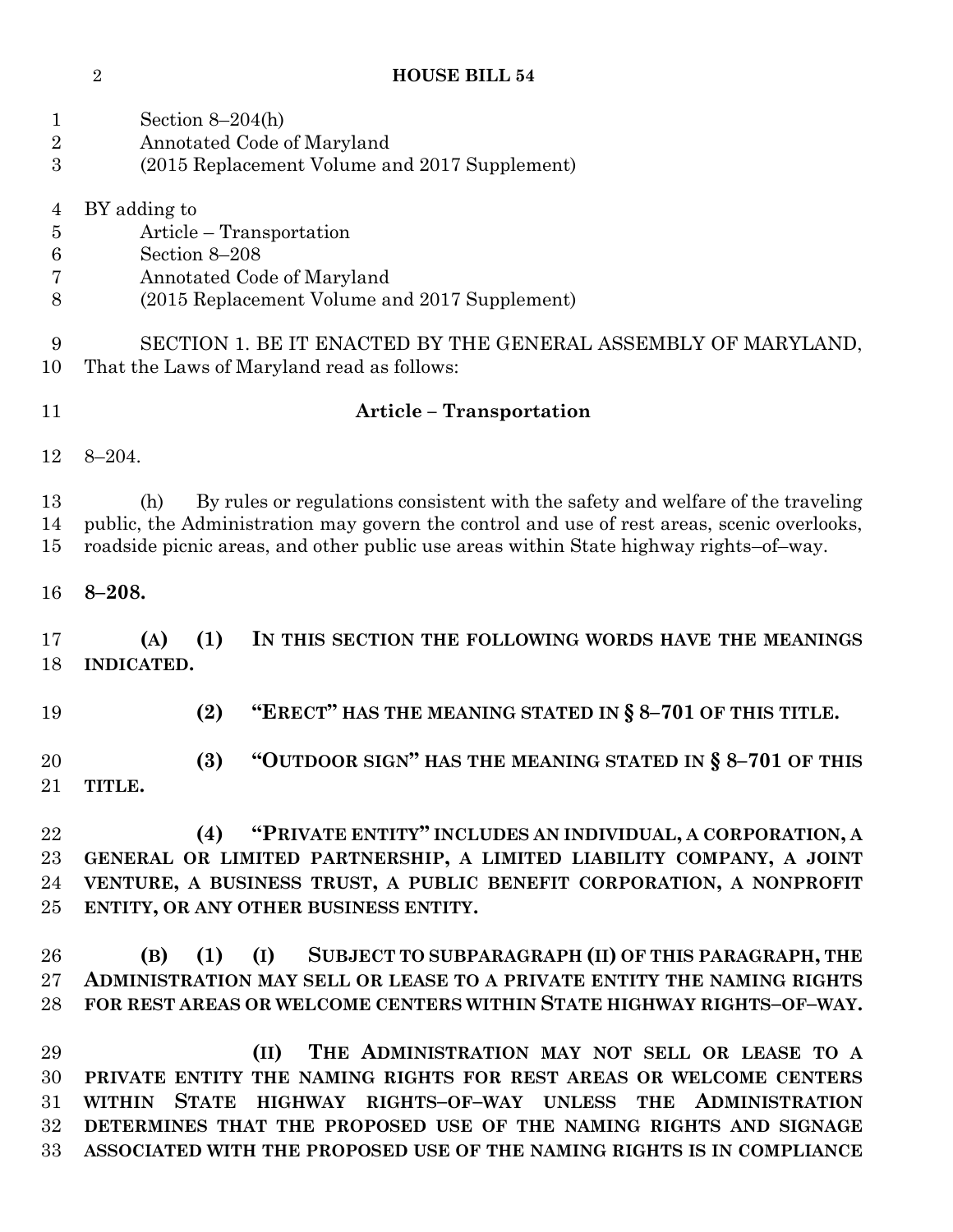**WITH FEDERAL REGULATIONS GOVERNING THE DISTRIBUTION OF FEDERAL HIGHWAY FUNDS TO THE STATE.**

 **(2) THE TERM OF A CONTRACT THAT THE ADMINISTRATION ENTERS INTO UNDER THIS SUBSECTION SHALL BE AT LEAST 1 YEAR.**

 **(C) A SALE OR LEASE OF NAMING RIGHTS UNDER THIS SECTION IS SOLELY FOR SPONSORSHIP PURPOSES AND MAY NOT BE CONSTRUED TO REQUIRE THAT ANY OFFICIAL STATE HIGHWAY SIGN OR MAILING ADDRESS BE ALTERED.**

 **(D) (1) A PRIVATE ENTITY THAT PURCHASES OR LEASES NAMING RIGHTS FOR A REST AREA OR WELCOME CENTER WITHIN A STATE HIGHWAY RIGHT–OF–WAY UNDER THIS SECTION MAY ERECT OUTDOOR SIGNS ALONG THE HIGHWAY FOR THE PURPOSE OF SPONSORING THE DESIGNATION.**

 **(2) ALL COSTS ASSOCIATED WITH OUTDOOR SIGNS ERECTED UNDER THIS SUBSECTION SHALL BE PAID BY THE PRIVATE ENTITY THAT PURCHASES OR LEASES THE NAMING RIGHTS FOR THE REST AREA OR WELCOME CENTER, INCLUDING THE COSTS OF CONSTRUCTION, INSTALLATION, OPERATION, MAINTENANCE, AND REMOVAL OF THE SIGNS.**

- **(3) OUTDOOR SIGNS UNDER THIS SUBSECTION:**
- 
- **(I) MAY NOT BE ERECTED WITHOUT PRIOR APPROVAL BY:**
- **1. THE ADMINISTRATION; AND**

 **2. THE FEDERAL HIGHWAY ADMINISTRATION IF NECESSARY TO SECURE FEDERAL HIGHWAY FUNDS;**

 **(II) MAY NOT DETRACT FROM THE SAFETY OF THE TRAVELING PUBLIC, AS DETERMINED BY THE ADMINISTRATION;**

# **(III) SHALL CONFORM TO ALL DESIGN AND PLACEMENT GUIDELINES FOR ACKNOWLEDGMENT SIGNS PROVIDED IN THE FEDERAL MANUAL ON UNIFORM CONTROL DEVICES FOR STREETS AND HIGHWAYS;**

- **(IV) MAY NOT INCLUDE A NAME OR LOGO THAT IN THE JUDGMENT OF THE ADMINISTRATION:**
- **1. IS PROFANE, OBSCENE, OR VULGAR;**
- **2. IS SEXUALLY EXPLICIT OR GRAPHIC;**